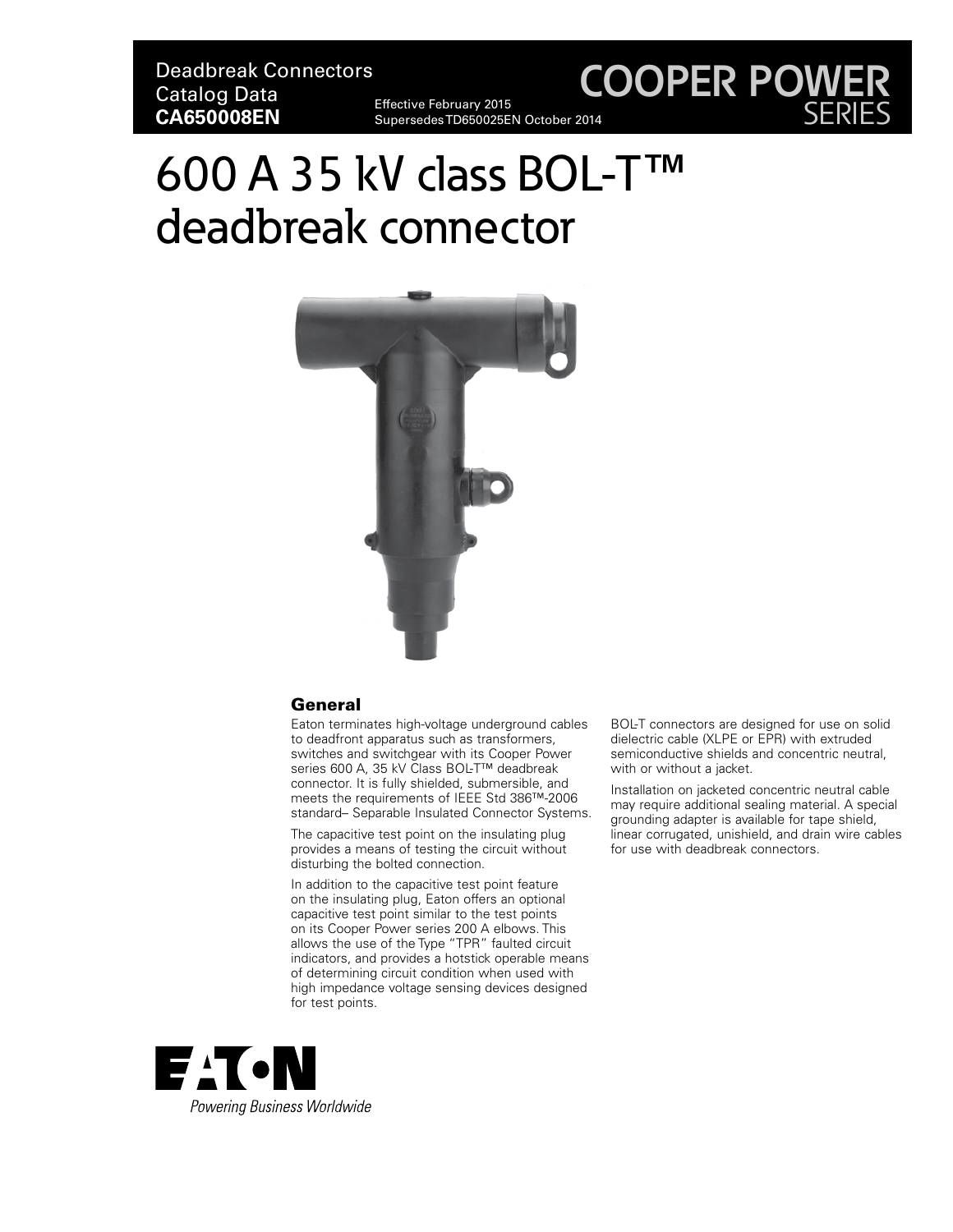## 900 Amp rating

The BOL-T connector is rated for 900 A continuous when used with a coppertop compression connector, copper insulating plug, copper stud and copper bushing or junction. If a 900 A rating is desired, specify a "C" as the 9th digit when determining your part number. See Step 3, page 4.

## 200 kV BIL rating

The BOL-T connector is available with an optional 200 kV BIL rating, allowing you to match the BIL rating of the system and the equipment to which it will be connected. If 200 kV BIL rating is required, specify "38" in digits 4 and 5 in the part number. See page 4.

## Interchangeability

Eaton conforms to the electrical, mechanical and dimensional requirements of IEEE Std 386™-2006 standard with its Cooper Power series 600 A deadbreak connectors. The connectors can be used on any comparably rated bushing interface that also meets the requirements of this standard. In addition, all cable adapters, insulating plugs and compression connectors are designed to be interchangeable with those currently available from other major manufacturers that also certify their components to IEEE Std 386™- 2006 standard.

## Installation

A torque wrench and one-inch socket are used to tighten the insulating plug through the compression or shear bolt connector within the T-Body onto a de-energized 600 A bushing interface. Refer to *Service Information MN650002EN 600 A 35 kV Class BOL-T Connector Assembly Installation Instructions* for details.

## Production tests

Tests are conducted in accordance with IEEE Std 386™-2006 standard.

- ac 60 Hz 1 Minute Withstand
	- 50 kV/70 kV
- Minimum Partial Discharge Extinction Voltage
- 26 kV

Tests are conducted in accordance with Eaton requirements.

- Physical Inspection
- Periodic Dissection
- Periodic X-ray Analysis

## **Table 1. Voltage Ratings and Characteristics**

| <b>Description</b>                                                              | kV       |
|---------------------------------------------------------------------------------|----------|
| <b>Standard Voltage Class</b>                                                   | 35       |
| Maximum Rating Phase-to-Ground                                                  | 21.1     |
| AC 60 Hz 1 Minute Withstand<br>150 kV BIL Class BOL-T<br>200 kV BIL Class BOL-T | 50<br>70 |
| DC 15 Minute Withstand                                                          | 103      |
| <b>BIL and Full Wave Crest</b>                                                  | 150/200  |
| Minimum Partial Discharge Extinction Voltage                                    | 26       |

Voltage ratings and characteristics meet or exceed IEEE Std 386™-2006 standard.

## **Table 2. Current Ratings and Characteristics**

| <b>Description</b> | <b>Amperes</b>                            |                    |  |  |  |
|--------------------|-------------------------------------------|--------------------|--|--|--|
| Continuous         | 600 A rms (Aluminum)                      | 900 A rms (Copper) |  |  |  |
| 4 Hour Overload    | 900 A rms (Aluminum) 1,200 A rms (Copper) |                    |  |  |  |
|                    | 25,000 A rms symmetrical for 0.20 s       |                    |  |  |  |
| Short Time         | 10,000 A rms symmetrical for 4.0 s        |                    |  |  |  |

Current ratings and characteristics meet or exceed IEEE Std 386™-2006 standard.

## Optional features

#### **Coppertop compression connectors**

Coppertop compression connectors (aluminum sleeve welded to a copper spade) provide a high conductivity material in a bolted connection and are compatible with aluminum or copper conductors.

#### **Shear bolt connectors**

Bolted cable lug is fitted with stepless bolts, which shear off when optimum contact force has been reached. Provides electrical continuity for copper and aluminum conductors while eliminating need for dies and compression tools.

#### **Current path**

Full copper current carrying path can be obtained by specifying a coppertop compression connector, copper stud and copper insulating plug.

## Ordering information

Each BOL-T Connector kit contains:

- Molded Rubber T-Body
- Insulating Plug
- $\cdot$  Can
- Compression or Shear Bolt Connector
- Cable Adapter
- Silicone Lubricant
- Installation Instruction Sheet

To order a 35 kV Class BOL-T Connector kit, see Steps 1-5 to build the catalog number.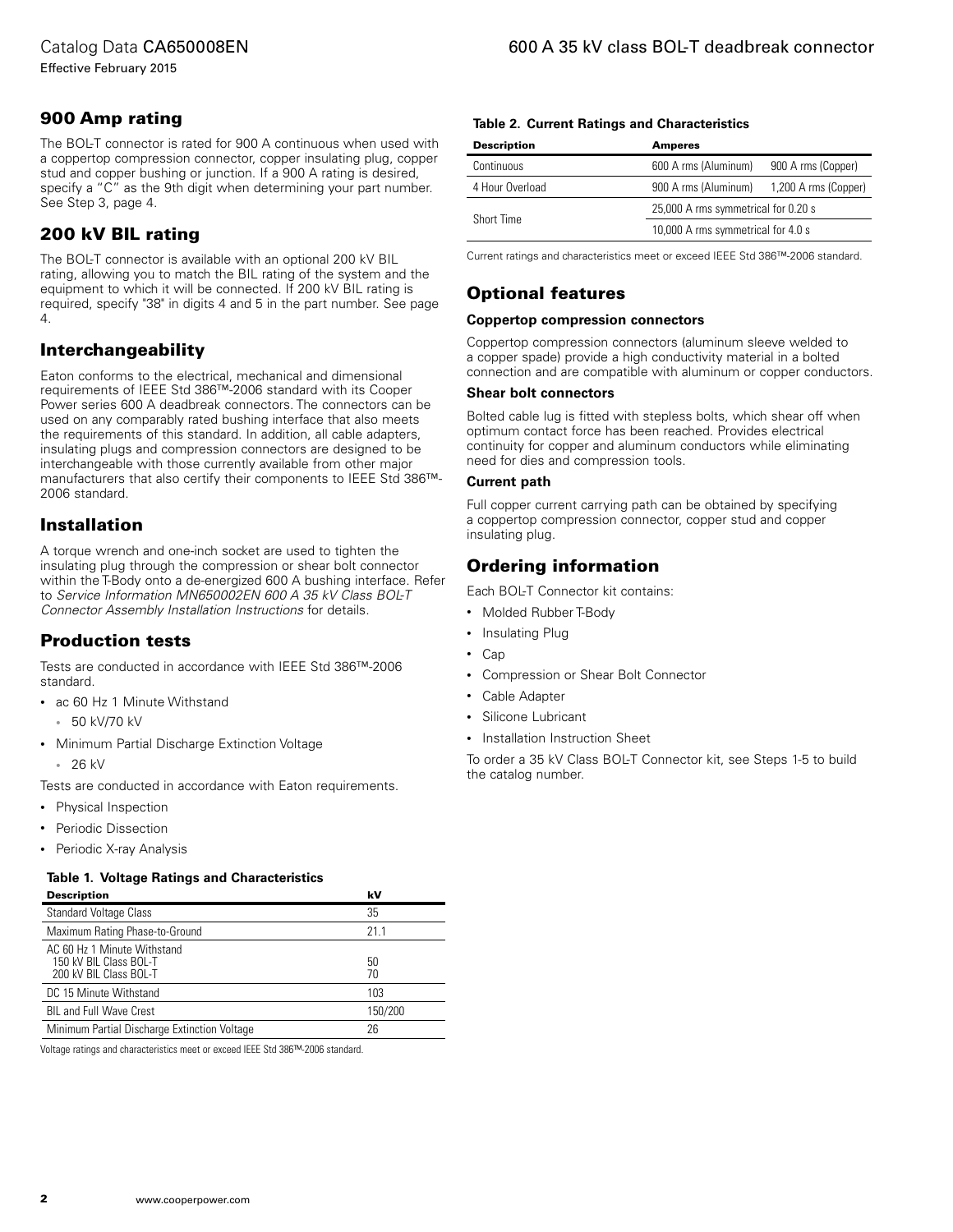## 600 A 35 kV class BOL-T deadbreak connector

## Catalog Data CA650008EN

Effective February 2015



S4 1.50" (38 mm) S5 2.84" (72 mm)

**Figure 2. BOL-T Stacking Dimensions.**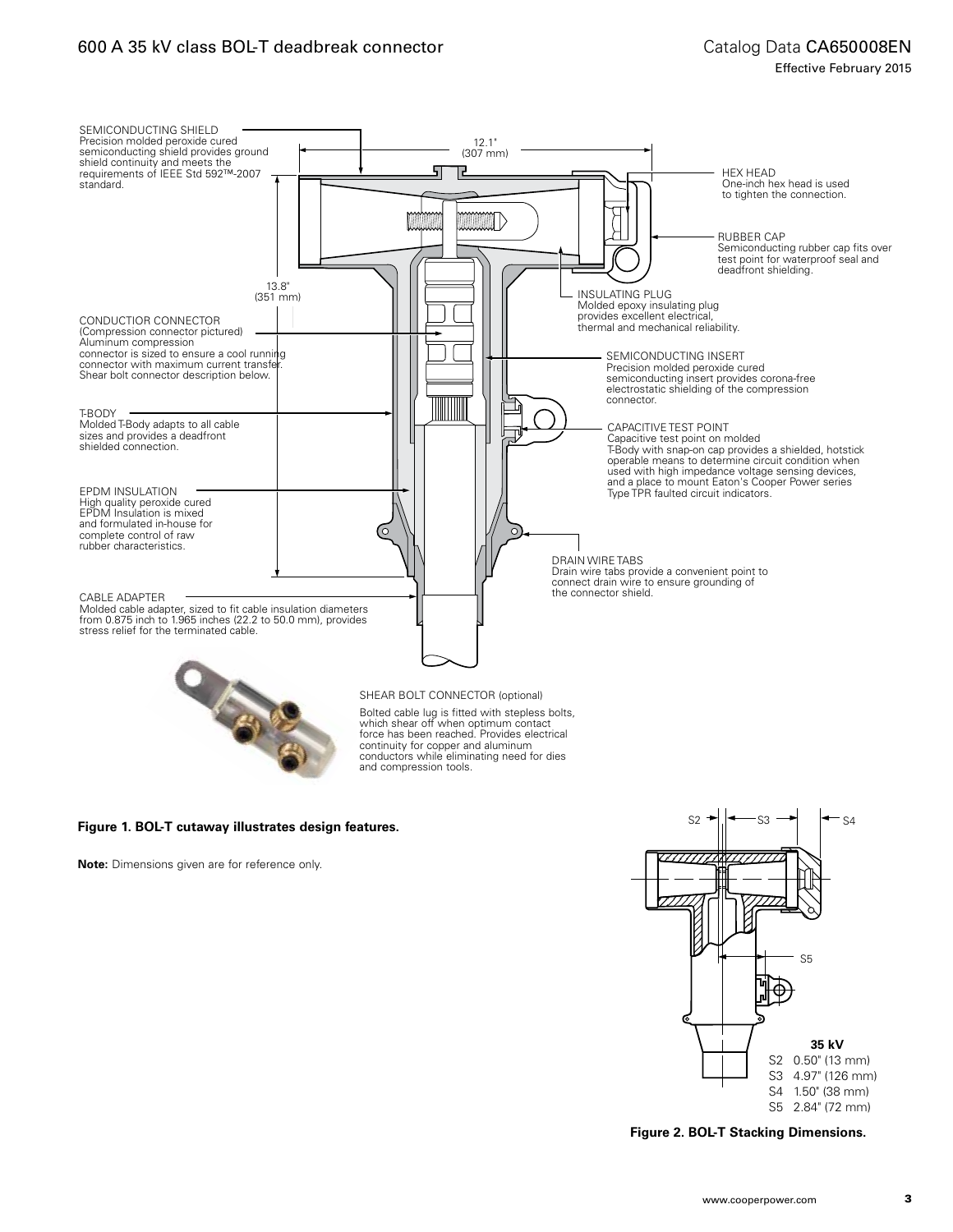## Catalog Data CA650008EN

Effective February 2015

#### **BOL-T Connector Kit – Catalog Numbering System**

Build the 11 digit catalog number for a BOL-T kit by following the steps given below. The first 3 digits are "BT6", so only digits 4 through 11 need to be selected.

|       |  | $h \rightarrow h$ |  |  | - 10 - 11 - |
|-------|--|-------------------|--|--|-------------|
| RITIA |  |                   |  |  |             |

#### **Catalog Number Digits:**

1 & 2 = "BT", BOL-T Connector System

3 = "6", 600 A System

#### **Step 1 – Select BIL Rating Requirement**

4 & 5 = "35", 35 kV Class Bushing Interface, 150 kV BIL

"38", 35 kV Class Bushing Interface, 200 kV BIL

#### **Step 2 – Select Digit 6 Cable Adapter Range Code**

Determine the cable's diameter over the electrical insulation as shown in Figure 3 (including tolerances).

Then identify a cable range from Table 3 that covers the minimum and maximum insulation diameters.

Select the correct CABLE RANGE CODE from Table 3.

#### **Step 3 – Select Digits 7 and 8 Conductor Code**

Identify the conductor size and type in Table 4 and select the CONDUCTOR CODE from the appropriate (compression or shear bolt) column.

#### **Step 4 – Select Digit 9**

Determine whether Aluminum or Copper is required for the compression connector, stud, and deadbreak insulating plug. The shear bolt connector is only available as a 600 A aluminum connector.

"A" = Aluminum (compression or shear bolt)

"C" = Copper (coppertop for the connector) Required to achieve 900 A rating (compression connector only).

#### **Step 5 – Select Digit 10**

Determine if a stud should be included in the kit. The stud will be fixed inside the deadbreak insulating plug.

- $1" =$  Stud Included
- "2" = Stud Not Included

#### **Step 6 – Select Digit 11**

Determine if the T-Body should have a test point.

"T" = Test Point on T-Body

If no test point is required, do not include an 11th digit.

#### **Table 3. Cable Diameter Range**

| Inches      | mm            | Cable<br><b>Range Code</b> | <b>Inches</b> | mm            | Cable<br><b>Range Code</b> |
|-------------|---------------|----------------------------|---------------|---------------|----------------------------|
| 0.875-0.985 | $22.2 - 25.0$ | D                          | 1.355-1.520   | 34.4-38.6     | М                          |
| 0.930-1.040 | 23.6-26.4     | Е                          | 1.485-1.595   | $37.7 - 40.5$ | N                          |
| 0.980-1.115 | 24.9-28.3     | F                          | 1.530-1.640   | 38.9-41.7     | P                          |
| 1.040-1.175 | 26.4-29.8     | G                          | 1.575-1.685   | $40.0 - 42.8$ | Q                          |
| 1.095-1.240 | 27.8-31.5     | н                          | 1.665-1.785   | 42.3-45.3     | R                          |
| 1.160-1.305 | 29.5-33.1     | J                          | 1.755-1.875   | 44.6-47.9     | s                          |
| 1.220-1.375 | $31.0 - 34.9$ | к                          | 1.845-1.965   | $46.9 - 50.0$ | т                          |
| 1.285-1.395 | 32.5-35.4     |                            | 1.960-2.210   | 49.8-56.1     | U                          |



**Figure 3. Illustration showing typical construction of medium voltage underground cable.**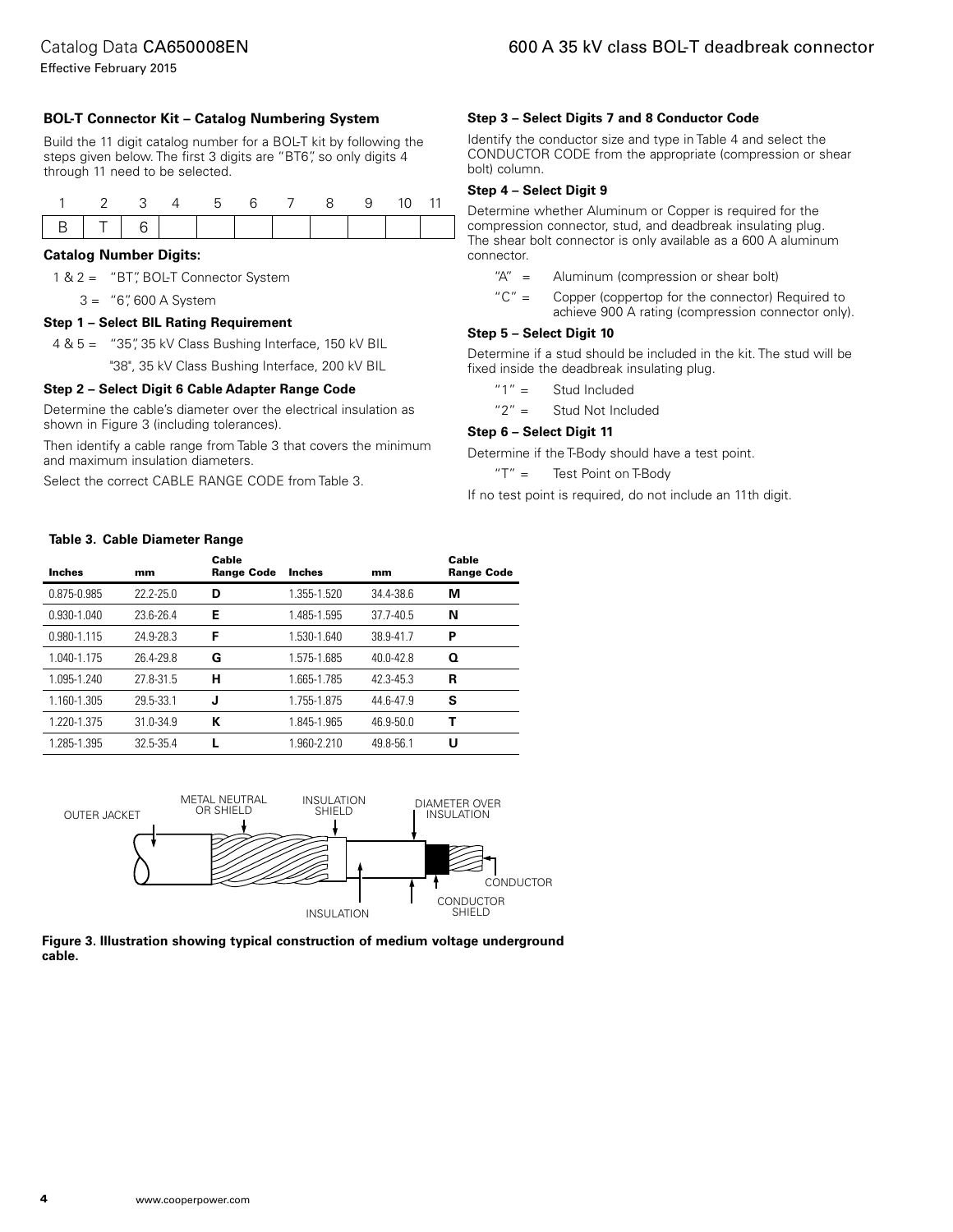Effective February 2015

|  | Table 4. Conductor Size and Type |  |  |  |
|--|----------------------------------|--|--|--|
|--|----------------------------------|--|--|--|

| <b>Compression Connector</b> |                |                          | <b>Shear Bolt Connector</b> |                                 |                             |                |                             |                 |                                                            |
|------------------------------|----------------|--------------------------|-----------------------------|---------------------------------|-----------------------------|----------------|-----------------------------|-----------------|------------------------------------------------------------|
|                              | Solid          |                          |                             | <b>Cable Conductor Size</b>     |                             |                | <b>Shear Bolt Connector</b> |                 |                                                            |
|                              |                |                          |                             |                                 | <b>AWG or kcmil</b>         |                | mm <sub>2</sub>             |                 |                                                            |
| mm <sup>2</sup>              | kcmil          | mm <sup>2</sup>          | Code                        | Compact                         | Compressed                  | Concentric     | <b>Sized</b>                | Code            | <b>Catalog</b><br>Number                                   |
|                              |                |                          | $\mathbf 0$                 | 1/0                             | 1/0                         | 1/0            | 50                          |                 |                                                            |
| 35                           | 1              | $\overline{a}$           | 11                          | 2/0                             | 2/0                         | 2/0            | 70                          |                 | CDT630SB150                                                |
| $\overline{\phantom{a}}$     | 1/0            | 50                       | 12                          | 3/0                             | 3/0                         | 3/0            | $\sim$                      |                 |                                                            |
| 50                           | 2/0            | 70                       | 13                          | 4/0                             | 4/0                         | 4/0            | 95                          |                 |                                                            |
| 70                           | 3/0            | $\overline{\phantom{a}}$ | 14                          | 250                             | 250                         | 250            | 120                         |                 |                                                            |
| ÷.                           | 4/0            | 95                       | 15                          | 350                             | $\mathcal{L}_{\mathcal{A}}$ | $\overline{a}$ | 150                         |                 |                                                            |
| 95                           | 250            | 120                      | 16                          | $\overline{a}$                  | 350                         | 350            | 185                         |                 | CDT630SB300                                                |
| 120                          | 300            | $\overline{a}$           | 17                          | 500                             | 500                         | 500            | 240                         | S <sub>3</sub>  |                                                            |
| ÷.                           | 350            | $\overline{a}$           | 18                          | 600                             | 600                         | 600            | 300                         |                 |                                                            |
| $\overline{\phantom{a}}$     | 400            | 185                      | 19                          | 700                             | $\overline{\phantom{a}}$    | $\sim$         | $\overline{\phantom{a}}$    |                 |                                                            |
| 185                          | 450            | $\overline{a}$           | 20                          | $\overline{a}$                  | 700                         | 700            | $\overline{\phantom{a}}$    |                 | CDT630SB400                                                |
| $\overline{\phantom{a}}$     | 500            | 240                      | 21                          | 750                             | 750                         | 750            | $\overline{\phantom{a}}$    |                 |                                                            |
| 240                          | 600            | 300                      | 22                          | 800                             | 800                         | $\overline{a}$ | 400                         |                 |                                                            |
| 300                          | 700            | $\overline{a}$           | 23                          | 900                             | $\sim$                      | $\overline{a}$ | $\overline{\phantom{a}}$    |                 |                                                            |
| ÷.                           | 750            | $\overline{\phantom{a}}$ | 24                          | $\overline{a}$                  | $\sim$                      | 800            | $\overline{\phantom{a}}$    |                 |                                                            |
| $\sim$                       | 900            | $\blacksquare$           | 25                          | $\overline{\phantom{a}}$        | 900                         | 900            | $\sim$                      |                 | CDT1250SB630                                               |
| $\overline{\phantom{a}}$     | 1000           | 500                      | 26                          | 1000                            | 1000                        | 1000           | 500                         |                 |                                                            |
| 500                          | $\overline{a}$ | $\overline{a}$           | 27                          | $\overline{a}$                  | 1100                        | 1100           | ÷,                          |                 |                                                            |
| 630                          | $\overline{a}$ | $\overline{\phantom{a}}$ | 28                          |                                 | 1200                        | 1200           | ÷,                          |                 |                                                            |
| ÷.                           | $\overline{a}$ | $\overline{a}$           | $\overline{\phantom{a}}$    | $\overline{a}$                  | 1250                        | 1250           | 630                         |                 |                                                            |
| ÷,                           | $\overline{a}$ | $\overline{a}$           | $\overline{\phantom{a}}$    |                                 | 1300                        | 1300           | $\overline{\phantom{a}}$    |                 |                                                            |
|                              |                |                          |                             |                                 | 1400                        | 1400           | $\overline{\phantom{a}}$    | S <sub>8</sub>  | CDT1250SB800                                               |
|                              |                |                          |                             | $\overline{\phantom{a}}$        | 1500                        | 1500           | 800                         |                 |                                                            |
|                              |                | <b>AWG or</b>            | <b>Compact or</b>           | <b>Compression</b><br>Conductor |                             |                |                             | <b>Standard</b> | <b>Conductor</b><br>S1<br>S <sub>4</sub><br>S <sub>6</sub> |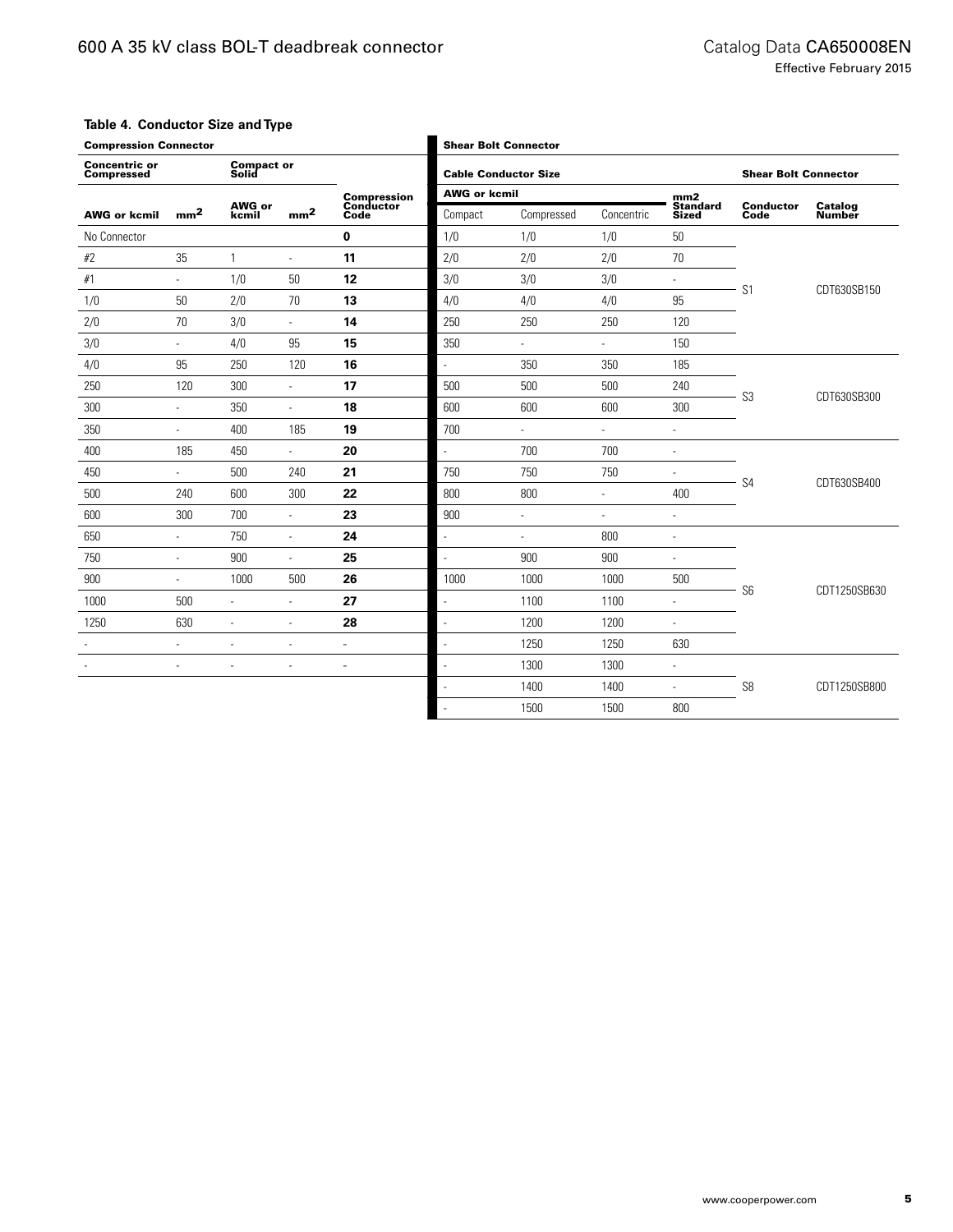## Catalog Data CA650008EN

Effective February 2015

**EXAMPLE:** Select a 200 kV BIL BOL-T kit for 250 kcmil compressed cable with a nominal insulation diameter of 1.16". The kit should have aluminum current-carrying parts and should have a stud included. The T- Body should have a test point.

#### **Step 1 – Select Digits 4 and 5**

This kit requires a 200 kV BIL interface.

#### Select "38" for digits 4 and 5.

#### **Step 2 – Select Digit 6**

Nominal diameter over insulation is  $1.16" \pm .030"$ .

Minimum diameter = 1.16" - .030" = 1.13".

Maximum diameter = 1.16" + .030" = 1.19".

From Table 3, identify the cable range that covers 1.13" - 1.19" and select the "H" cable range code.

#### **Step 3 – Select Digits 7 and 8**

The conductor size is 250 kcmil compressed. From Table 4, under the column "Concentric or Compressed," identify 250 kcmil and select the "17" conductor code.

#### **Step 4 – Select Digit 9**

This kit requires aluminum current-carrying parts. Select an "A" for digit 9.

#### **Step 5 – Select Digit 10**

This kit requires a stud, so select "1" for digit 10.

#### **Step 6 – Select Digit 11**

A test point is needed, so use a "T" for digit 11.

The complete catalog number is:

#### **BT638H17A1T**

## Accessories

Cable adapters, compression connectors, and other accessories that can be used with BOL-T Connectors are described in Catalog Section CA650006EN, "Deadbreak Accessories, Tools, and Replacement Parts."

#### **Table 5. Replacement Parts**

|                                                      | <b>Catalog Number</b> |                   |  |  |
|------------------------------------------------------|-----------------------|-------------------|--|--|
| <b>Description</b>                                   | <b>150 kV BIL</b>     | <b>200 kV BIL</b> |  |  |
| T-Body without Test Point                            | DT635                 | DT638             |  |  |
| T-Body with Test Point                               | DT635T                | DT638T            |  |  |
| Cap for Insulating Plug                              | <b>DIPCAP</b>         | <b>DIPCAP</b>     |  |  |
| Aluminum Insulating Plug with Cap (No Stud)          | DIP635A               | DIP638A           |  |  |
| Aluminum Insulating Plug with Cap and Aluminum Stud* | DIP635AS              | DIP638AS          |  |  |
| Copper Insulating Plug with Cap (No Stud)            | DIP635C               | <b>DIP638C</b>    |  |  |
| Copper Insulating Plug with Cap and Copper Stud*     | DIP635CS              | DIP638CS          |  |  |
| 5/8" - 11 UNC 2A Aluminum Threaded Stud              | STUD635-A             | STUD635-A         |  |  |
| 5/8" - 11 UNC 2A Copper Threaded Stud                | STUD635-C             | STUD635-C         |  |  |

\* STUD comes loose in kit, add "P" to part number for factory installation.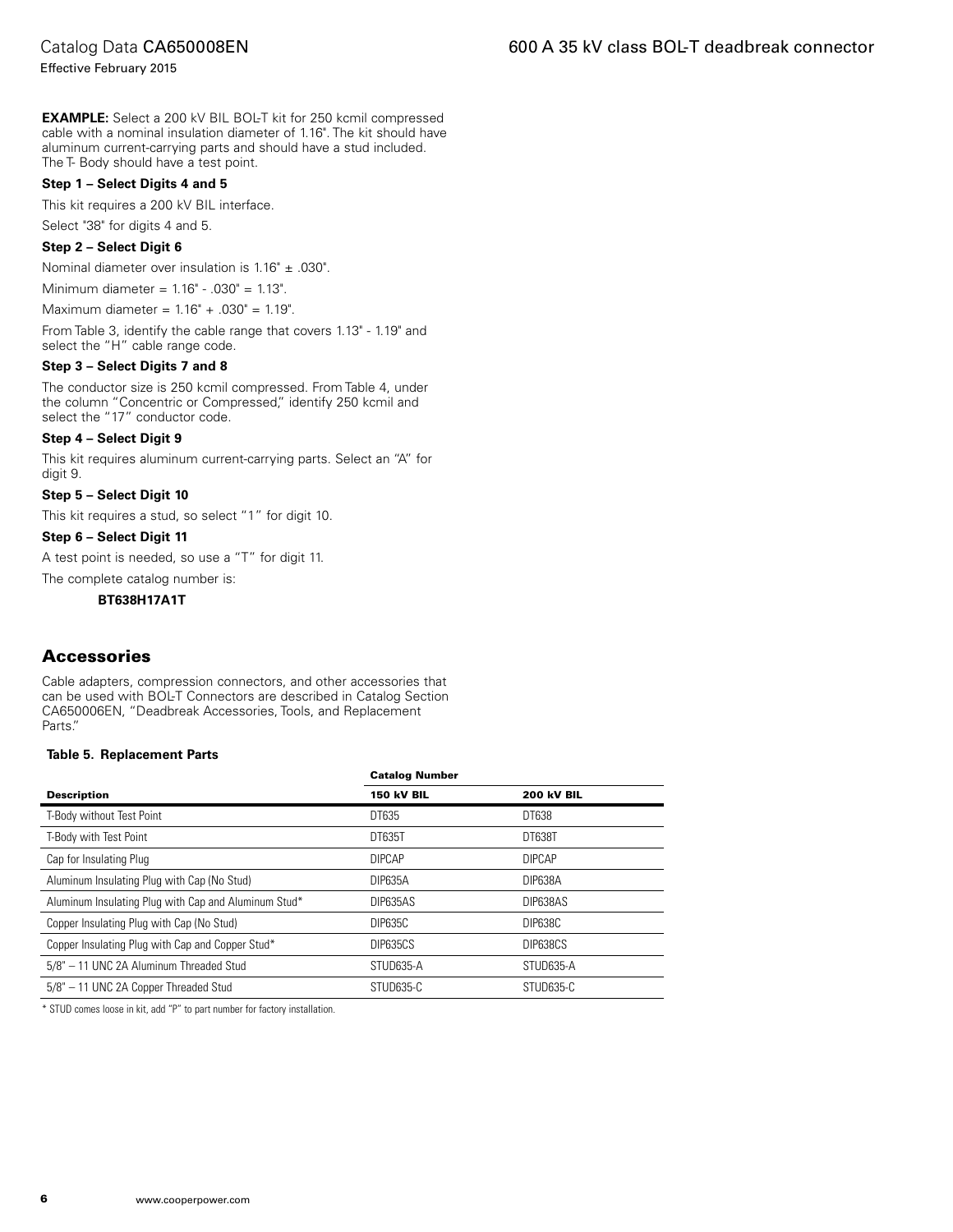This page is intentionally left blank.